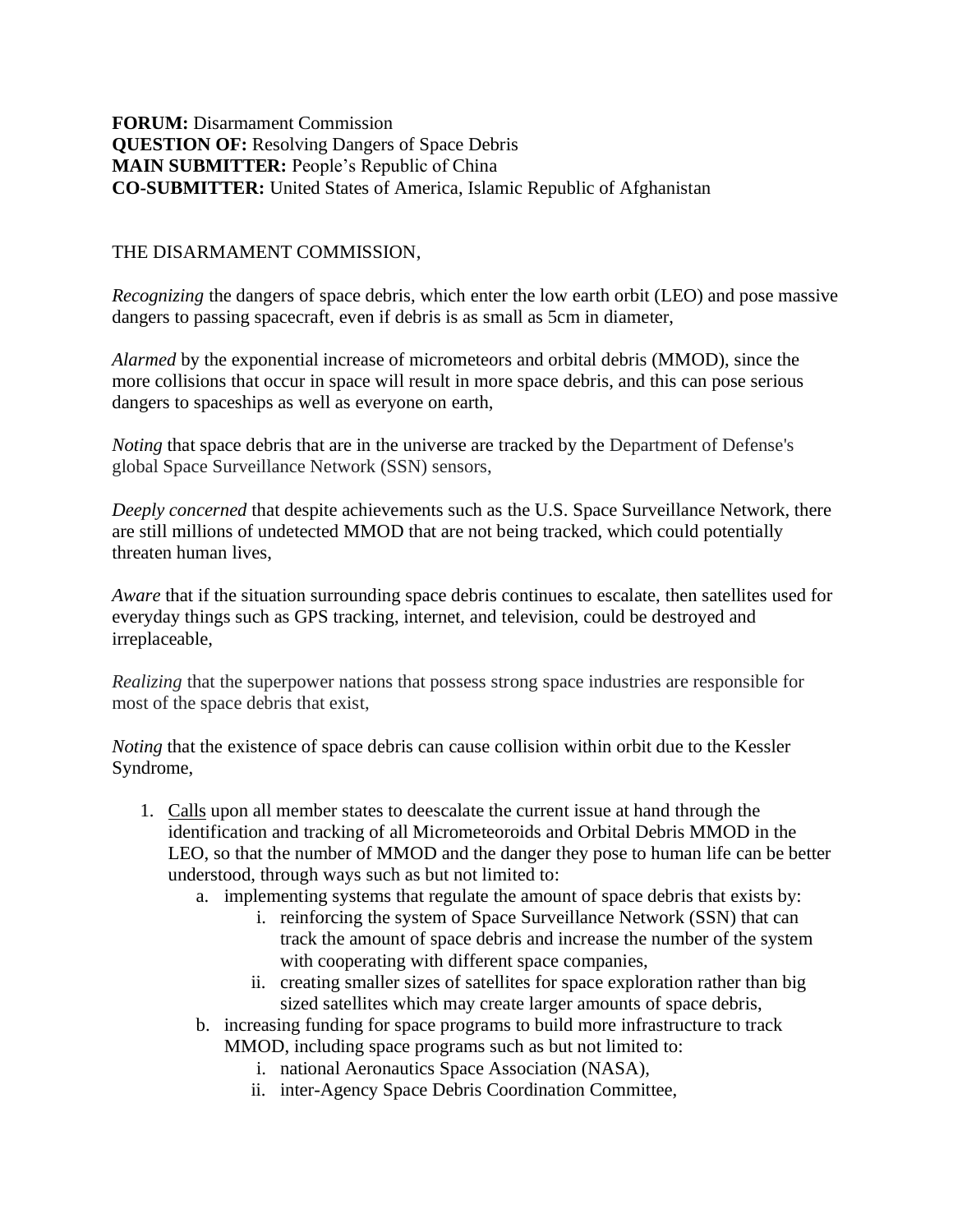- iii. Europeans Space Agency (ESA),
- c. collectively creating new technologies or improving existing technologies to better deal with MMOD that are considered serious threats, including but not limited to:
	- i. designing satellites to be more resistant to collisions, and limit the number of break-up phases during launching,
	- ii. space debris evasion technologies,
	- iii. more expansive and accurate MMOD tracking technologies,
	- iv. building more radar stations to track a wider range of MMOD,
- d. limiting the number of debris added in space as well as the creation of more space debris through the demolition of satellites, through ways such as but not limited to:
	- i. limiting the number of launches allowed for each space program through legally binding treaties,
	- ii. improving the transfer of garbage satellites into graveyard orbits so that the amount of debris in the LEO is limited,
	- iii. regulating graveyard orbits so that collisions can be avoided,
	- iv. imposing fiscal consequences and fines to space programs that inhibit the efforts to clean up space debris,
	- v. removing space programs that go against the actions of the collective space program from the collective group of space programs;
- 2. Requests nations to create an international law about protecting space and reducing the amount of space debris in such ways but not limited to:
	- a. creating international law with the help of the United Nations Committee on the Peaceful Use of Outer Space (UNCOPUOS) that mandates that nations are allowed to launch objects at most two times in a month:
		- i. request nation members to participate in creating the international law,
		- ii. require that the international law be signed by all member states,
	- b. requesting United Nation Space Improve Organization Meeting (UNSIOM) to create an annual meeting with nations that are involved in USDA, where scientists from each nation meet together in order to share their ideas and progress in such ways but not limited to:
		- i. provide an annual meeting with nations and share ideas towards reducing space debris and develop systems they think will help in improving the problem,
		- ii. provide nations that have clear plans, such as MEDCs, to share resources with other nations, such as LEDCs, to provide aid that can help LEDCs improve debris removal programs,
		- iii. provide suggestions to different nations in how to develop their plans or thoughts towards the development,
	- c. including disadvantages towards the nations who go against the law in such ways but not limited to:
		- i. encouraging nations to abide by the international law by stopping the provision of aid that is needed in creating objects such as funds, materials, and experts for one year,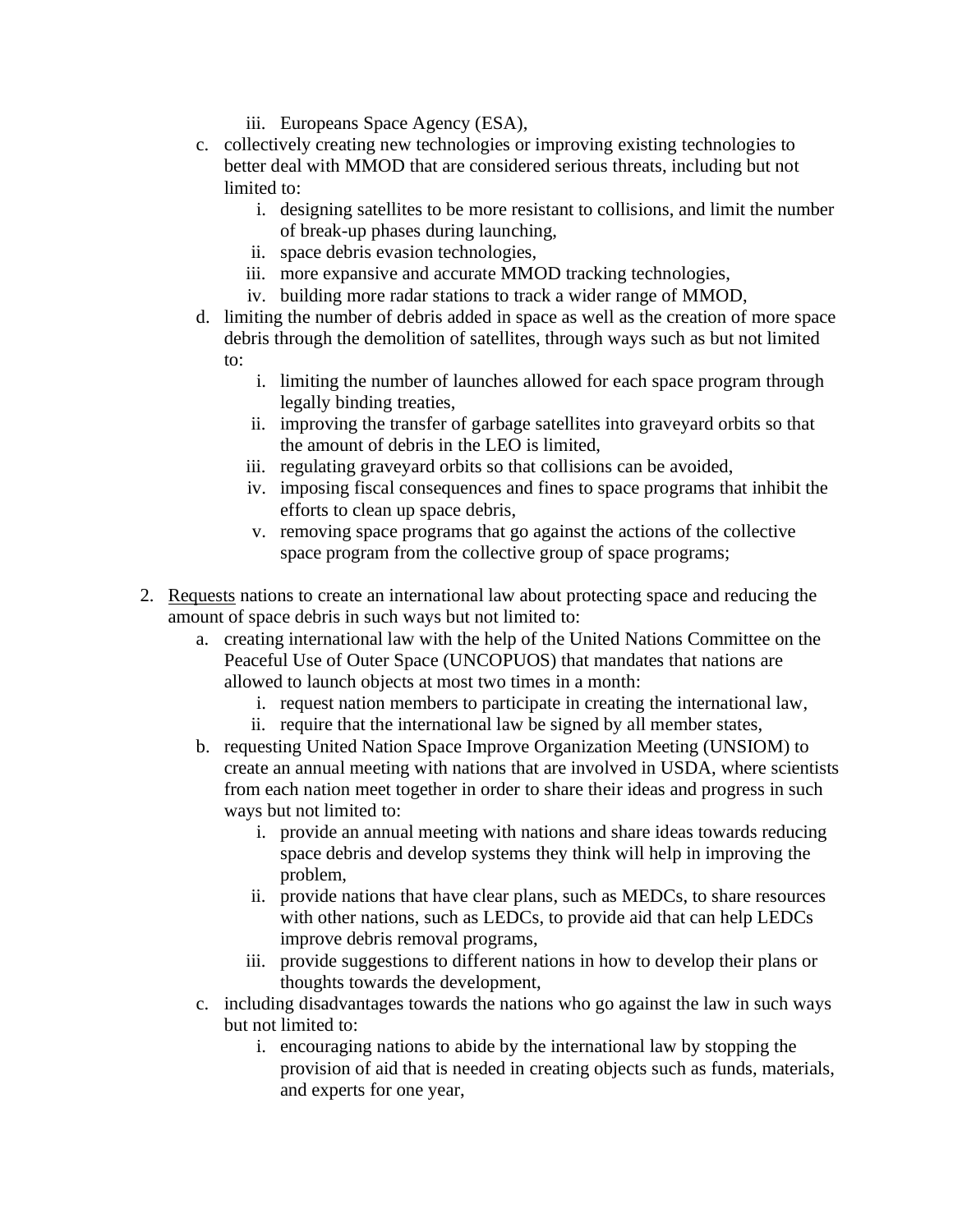- ii. prevent them from participating in future meetings with UNSIOM and from USDA so that they are gets less aid from the organizations,
- iii. in serious circumstances where efforts to remove space debris are prohibited, authorizing sanctions against the offending member states,
- d. firing ICBMs annually to reduce the amount of space debris from nations such as:
	- i. United States,
	- ii. Russian Federation,
	- iii. People's Republic of China,
	- iv. Republic of India;
- 4. Recommends member states to provide education to the students who are trying to work in space engineering in ways such as, but not limited to:
	- a. requesting cooperation between organizations to send out several experts in the field in order to educate the students in ways such as:
		- i. creating an annual program where students can participate and get educated by the experts about methods to reduce the amount of space debris,
		- ii. creating a public domain available to anyone on developments and areas for research in space debris removal,
	- b. establishing a central organization that handles the issue of space debris in a more organized way, providing benefits such as but not limited to:
		- i. students who join the center can get the benefits such as getting a certificate that can be used when they are trying to go in a company related to space,
		- ii. provide education to students specifically related to reducing space debris to students that are in the center,
	- c. holding meetings annually with national experts in the space engineering field in such ways but not limited to:
		- i. encouraging all member states to share their knowledge about reducing the space debris technology and their efforts to educate students,
		- ii. creating plans for the future about which countries need education for students concerning space debris, creating organizations with which a nation's experts will be involved in proceeding with the education program;
- 5. Urges the active removal of MMOD, by both member states and third-party states or organizations, to both prevent the continual escalation of the situation and remove the threat to society, through ways such as but not limited to:
	- a. improving space debris removal through ways such as but not limited to:
		- i. sending a greater number of space debris removal satellites into space,
		- ii. developing better space debris removal satellites,
		- iii. minimizing the risk of sending satellites to clean up debris through better tracking software,
		- iv. focusing efforts to remove large space debris, which have the potential to collide and create more debris,